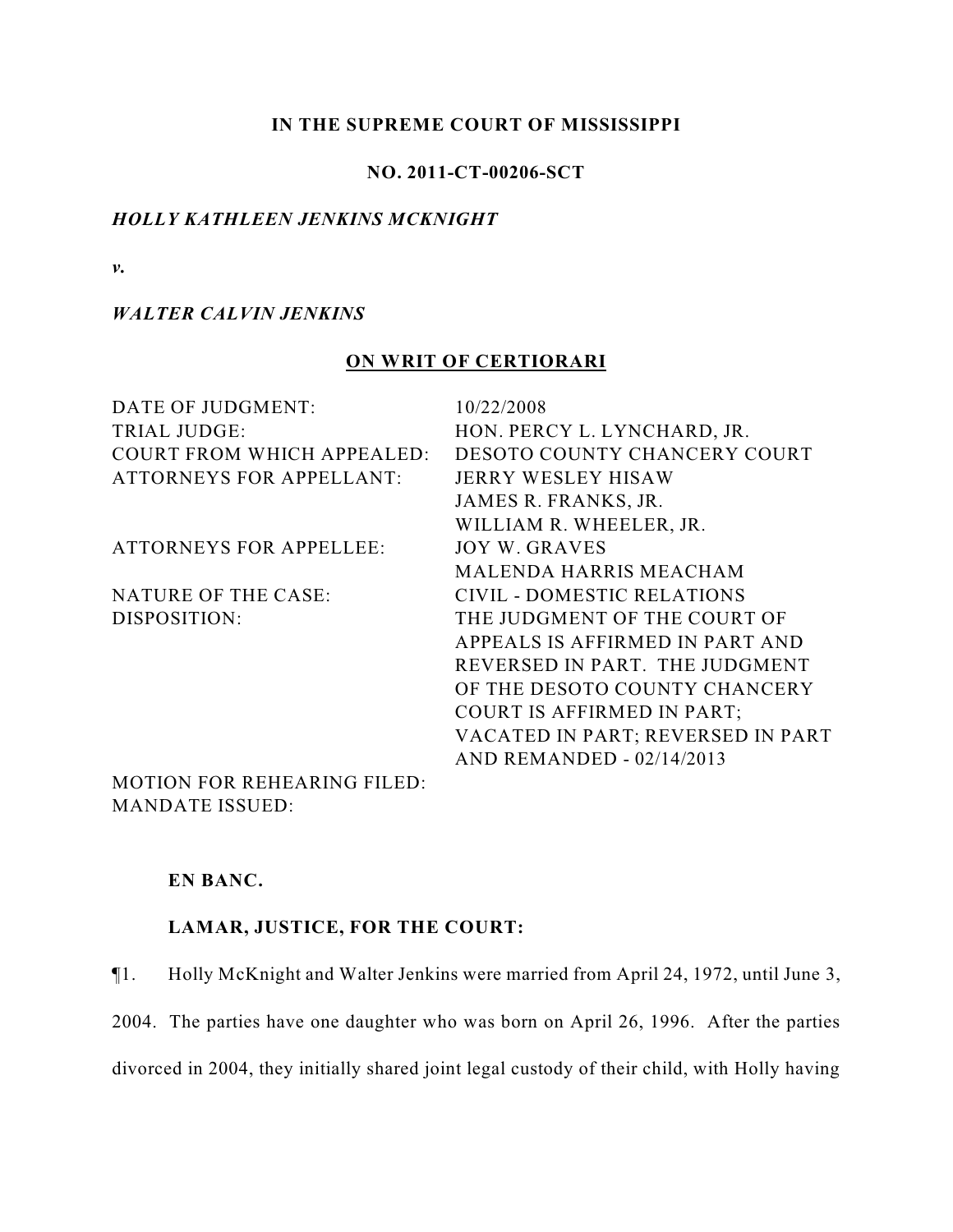physical custody. After four years, Walter filed a Petition for Contempt, Modification of Custody and Temporary Visitation. Following a hearing on September 23, 2008, custody was modified to give legal and physical custody to Walter, with Holly having regular visitation. The modified custody order, which was entered on October 16, 2008, is the controlling custody order. Two months after custody was modified, Walter filed a new Petition for Contempt, Modification of Visitation and Temporary Relief in which he accused Holly of not returning all of their child's belongings and sought to make Holly's visitation limited and supervised. As a result, the parties entered into an Agreed Preliminary Injunction, which indefinitely suspended Holly's visitation. A year after the agreed injunction was entered suspending Holly's visitation, Holly moved to change physical and legal custody back to her, with Walter having visitation. A hearing was conducted on August 27, 2010, on Walter's contempt petition and on Holly's petition to modify custody. Prior to the hearing, Walter had moved to amend his contempt petition to allege Holly had violated the custody order by failing to pay her half of their child's "medical bills." His motion to amend was not heard or granted before the August 2010 hearing. After the hearing, the chancellor denied Holly's petition for modification of custody and child support, held her in contempt, and required her to pay Walter more than \$21,000 and the guardian ad litem almost \$5,000. The judgment awarded to Walter included \$1,200 for one-half of Dr. Rosenberg's September 23, 2008, court-appearance fee and \$2,500 for Walter's attorney's fees incurred in bringing the related contempt action.

¶2. Holly appealed, alleging the chancellor erred by: 1) not modifying custody, 2) finding her in contempt, 3) not finding Walter in contempt, 4) not awarding her attorneys' fees and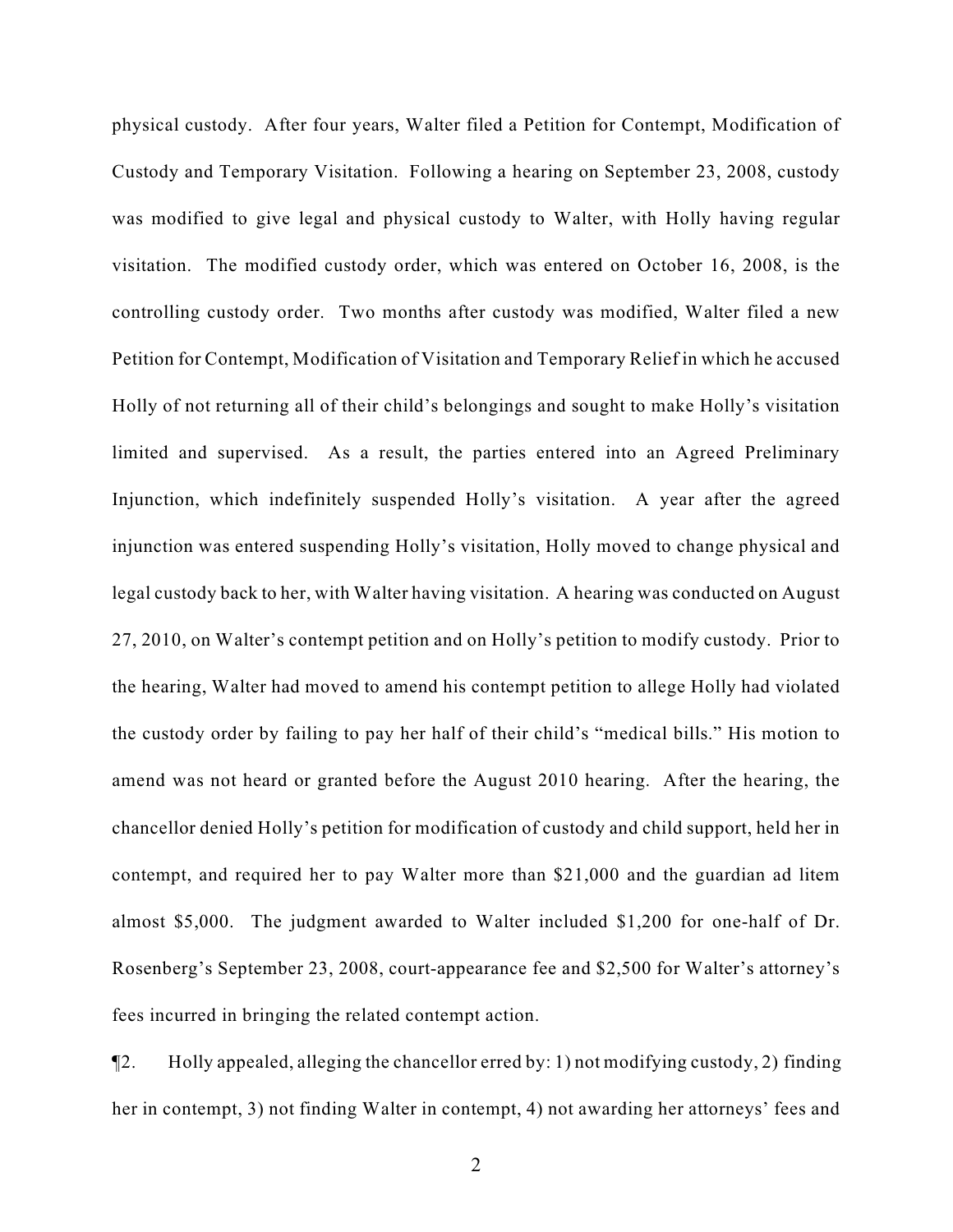assessing her some of Walter's attorneys' fees and the guardian ad litem's fees, 5) excluding evidence preceding the October 2008 custody order, and 6) restricting certain witnesses' testimony. The Court of Appeals affirmed the chancellor on all issues.<sup>1</sup> This Court granted Holly's petition for certiorari.

#### **Analysis**

¶3. After review, we affirm the Court of Appeals and the trial court on all issues except the contempt judgment against Holly and the related attorney's fees award. Holly was held in contempt for violating a custody order provision that required her to pay for one half of her child's "reasonable and necessary medical expenses." Notably, Walter never filed a contempt petition accusing Holly of such a violation. He did move to amend his December 29, 2008, motion for contempt to allege generically that Holly wrongfully had refused to pay her share of their child's medical bills, but his motion was not heard before the August 27, 2010, hearing, and his Petition for Contempt was never amended.

¶4. At the August 2010 hearing, Walter alleged that Holly had failed to pay her share of three medical bills: a dentist bill, an eye-care bill, and Dr. Rosenberger's court-appearance fee for the September 2008 hearing. The chancellor found that Holly was not in contempt for failing to pay her half of the first two bills because there was no evidence that Walter had informed her of the bills. However, the chancellor did find Holly in contempt for failing to pay \$1,200 toward Dr. Rosenberger's court-appearance fee.

<sup>&</sup>lt;sup>1</sup>McKnight v. Jenkins, 2012 WL 798649 (Miss. Ct. App. March 13, 2012).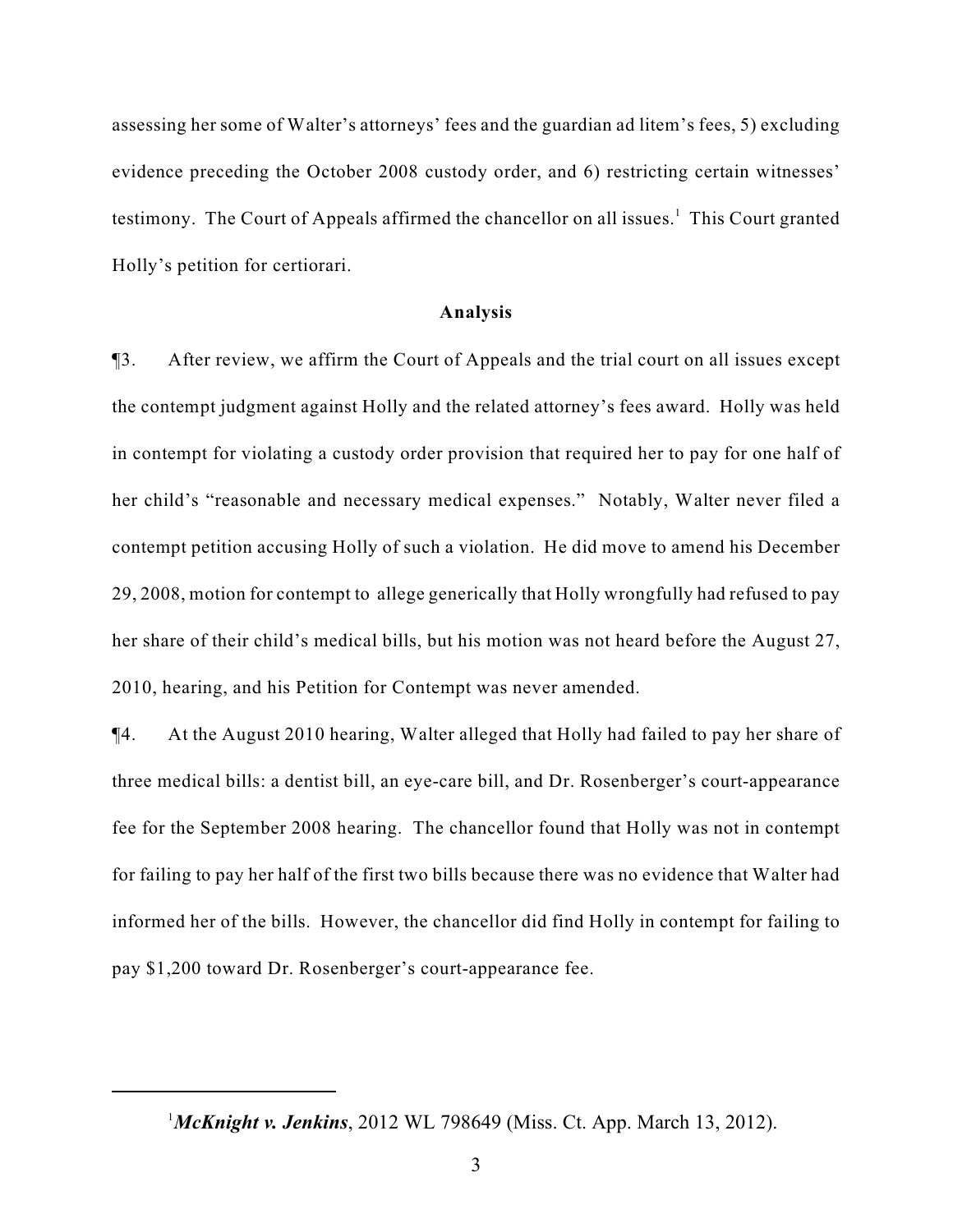¶5. The Court of Appeals affirmed the chancellor based on Holly's admitted refusal to pay the bill but failed to consider: 1) whether Walter was procedurally barred from recovering on a claim he did not plead and 2) whether Holly's refusal to pay the bill constituted a willful and deliberate violation of a court order. An analysis of either question would have led the Court of Appeals to reach a different result.

# **1. Whether Walter was procedurally barred from recovering on a contempt claim he did not plead.**

 $\P6.$  To recover on a contempt claim, a party must first plead it in a complaint or petition.<sup>2</sup> Walter admittedly did not plead a contempt claim based on Holly's refusal to pay Dr. Rosenberg's bill, and his counsel told the chancellor that she was not trying to hold Holly in contempt for her refusal, stating: "Let me ask you [Holly] about medical bills, and while it's not – I'm not asking that you be held in contempt of it because that wasn't pled for, but there are outstanding medical bills that you've not paid." The chancellor also acknowledged that Walter's failure to plead a contempt claim based on Holly's alleged nonpayment of medical bills precluded him from recovering on such a claim, stating "the award of any [medical bills], if they're not specifically pled at this time as that would be a contempt which requires specific pleading, would not be granted by the Court." But then the chancellor acted to the contrary by holding Holly in contempt for failing to pay Dr. Rosenberg's bill and awarding Walter \$3,700 (\$1,200 for Dr. Rosenberg's court-appearance fee and \$2,500 for attorney's fees Walter incurred bringing the contempt action). Since Walter failed to plead the

<sup>&</sup>lt;sup>2</sup>Miss. R. Civ. P. 81(d)(3) (stating a contempt claim is to be raised by complaint or petition rather than by motion).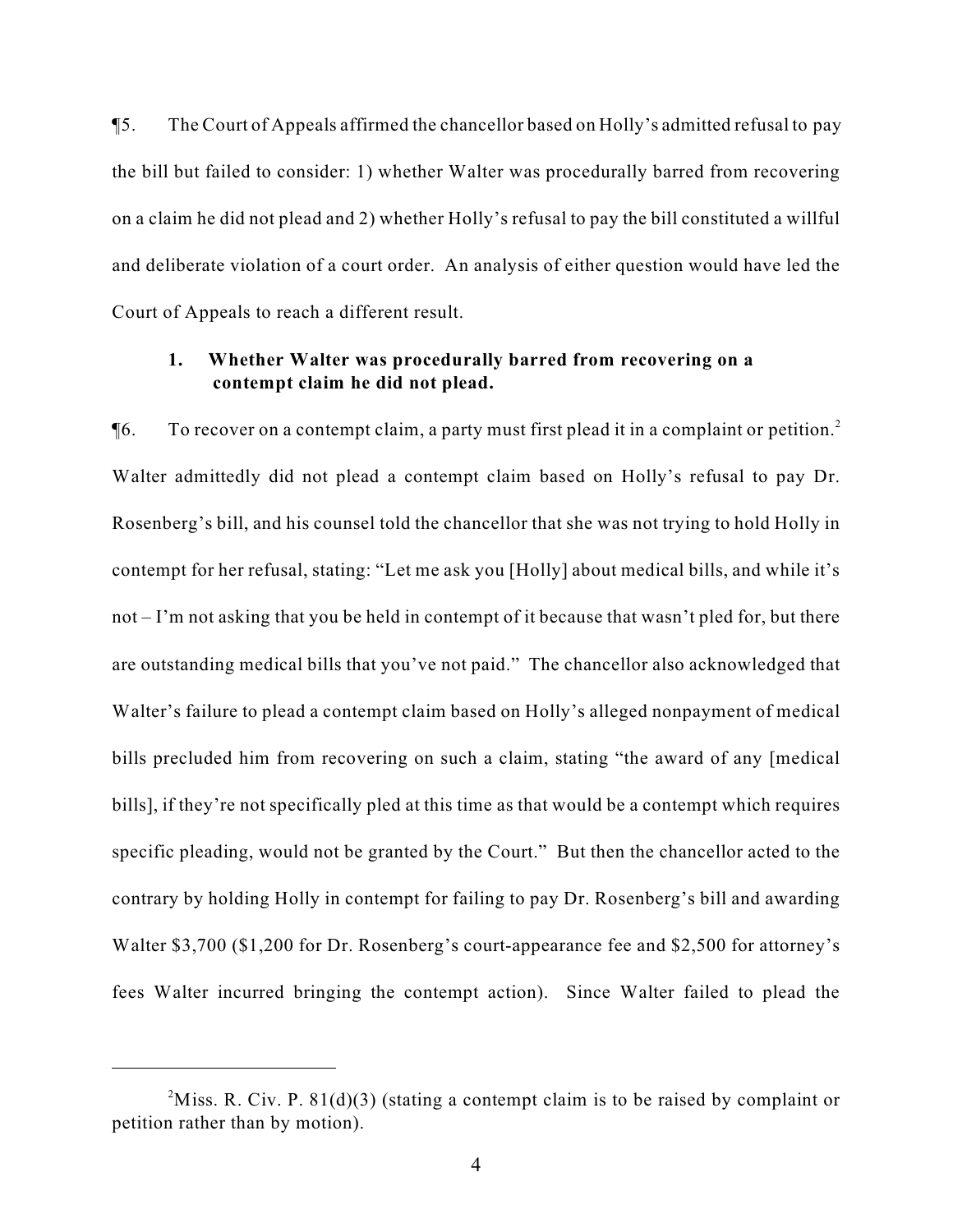contempt claim which serves as the basis for the judgment, the contempt judgment against Holly must be reversed and vacated.

#### **2. Whether Holly's refusal to pay the bill was contemptuous.**

¶7. However, even if Walter was not procedurally barred from recovering on the unpleaded claim, Holly should not have been held in contempt. To be found in contempt, a party has to willfully and deliberately violate a court order.<sup>3</sup> A party does not willfully and deliberately violate an order if the order is unclear or if the party commits a violation based on a genuine misinterpretation of the order.<sup>4</sup> Moreover, a party's reliance on its counsel's advice is sufficient to make a party's violation not willful or deliberate.<sup>5</sup>

¶8. Here, the chancellor held Holly had violated the custody order that required her to pay one-half of her child's "reasonable and necessary medical expenses" by refusing to pay her child's doctor's court-appearance fee. Holly's uncontradicted testimony was that she did not pay the bill because she believed it to be a litigation expense incurred by Walter, not a medical expense of their child, since she did not arrange for or agree to Dr. Rosenberg's court appearance. And this belief was formed, at least in part, based on the advice of her attorney. As a result, Holly's alleged violation of the custody order was not willful and deliberate, and the contempt judgment against her should be reversed.<sup>6</sup> Moreover, the fee

 ${}^{5}R$ *.K*., 946 So. 2d at 778.

 ${}^{3}R.K.$  v. J.K., 946 So. 2d 764, 778 (Miss. 2007).

 $^{4}$ *Cossitt v. Cossitt*, 975 So. 2d 274, 279 (Miss. Ct. App. 2008).

*See Hunt v. Asanov*, 975 So. 2d 899 (Miss. Ct. App. 2008) (holding a father was not <sup>6</sup> in contempt for failing to pay the required amount of child support when there was confusion between the parties as to which of two child support orders governed the father's obligation);